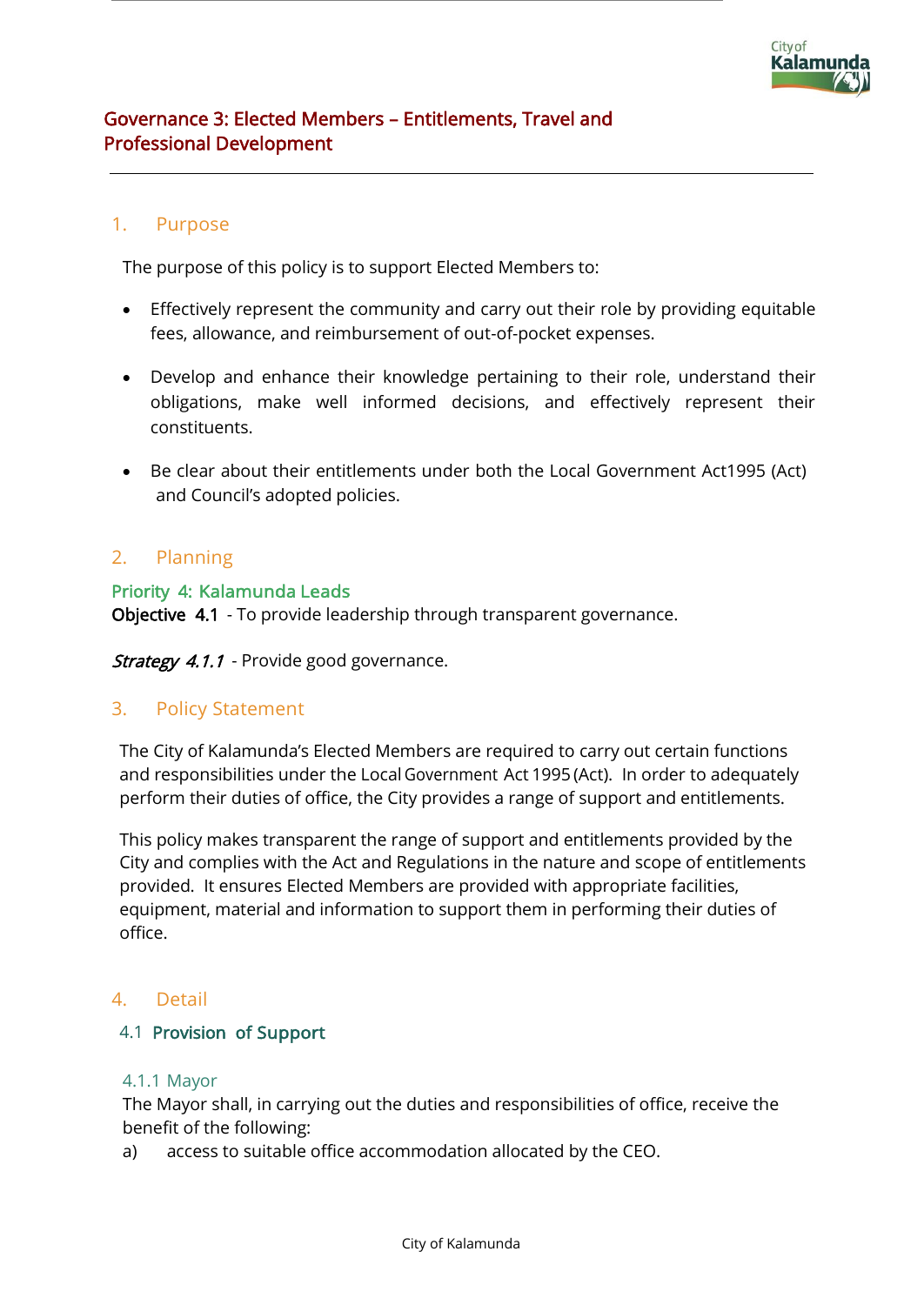- b) services and facilities of an Elected Member (as per Clause 4.1.2); and
- c) access to other services and facilities relevant to the position as determined by the CEO.

# 4.1.2 Elected Members

All Elected Members shall, in carrying out the duties and responsibilities of office, receive the benefit of the following:

- a) administrative support from the Council Support Officer.
- b) conference/meeting rooms within the Administration Building (with prior timely booking being made through the CEO's Office).
- c) limited use of photocopying, printing, facsimile, internet, and telephone facilities within the Administration Building.
- d) Entry card to the Council Chamber, Committee Room 1 and Function Room available from 7am to 7pm.
- e) one Apple iPad, or equivalent tablet technology along with City support to a standard determined by the City's IT staff and this option will result in a reduced ICT allowance as determined by the City.
- f) May elect to provide their own ICT equipment and will receive the full ICT allowance as prescribed
- g) name badges.
- h) business cards; and
- i) access to other services and facilities relevant to the position as determined by the CEO.

#### Election Campaigns Excluded

The support and entitlements described in this policy must not be used for any election purpose.

#### 4.2 Fees and Allowances

## 4.2.1 Elected Member Fees and Allowances

- a) Elected Member Fees and Allowances shall be approved by Council, according to the standards set by the Salaries and Allowances Tribunal, and as applicable for the City of Kalamunda.
- b) Unless otherwise stated in clause 5, all fees and allowances will be approved by Council, will comply with the Local Government (Administration) Regulations, and will comply with the standards set by the Salaries and Allowances Tribunal as applicable for the City of Kalamunda.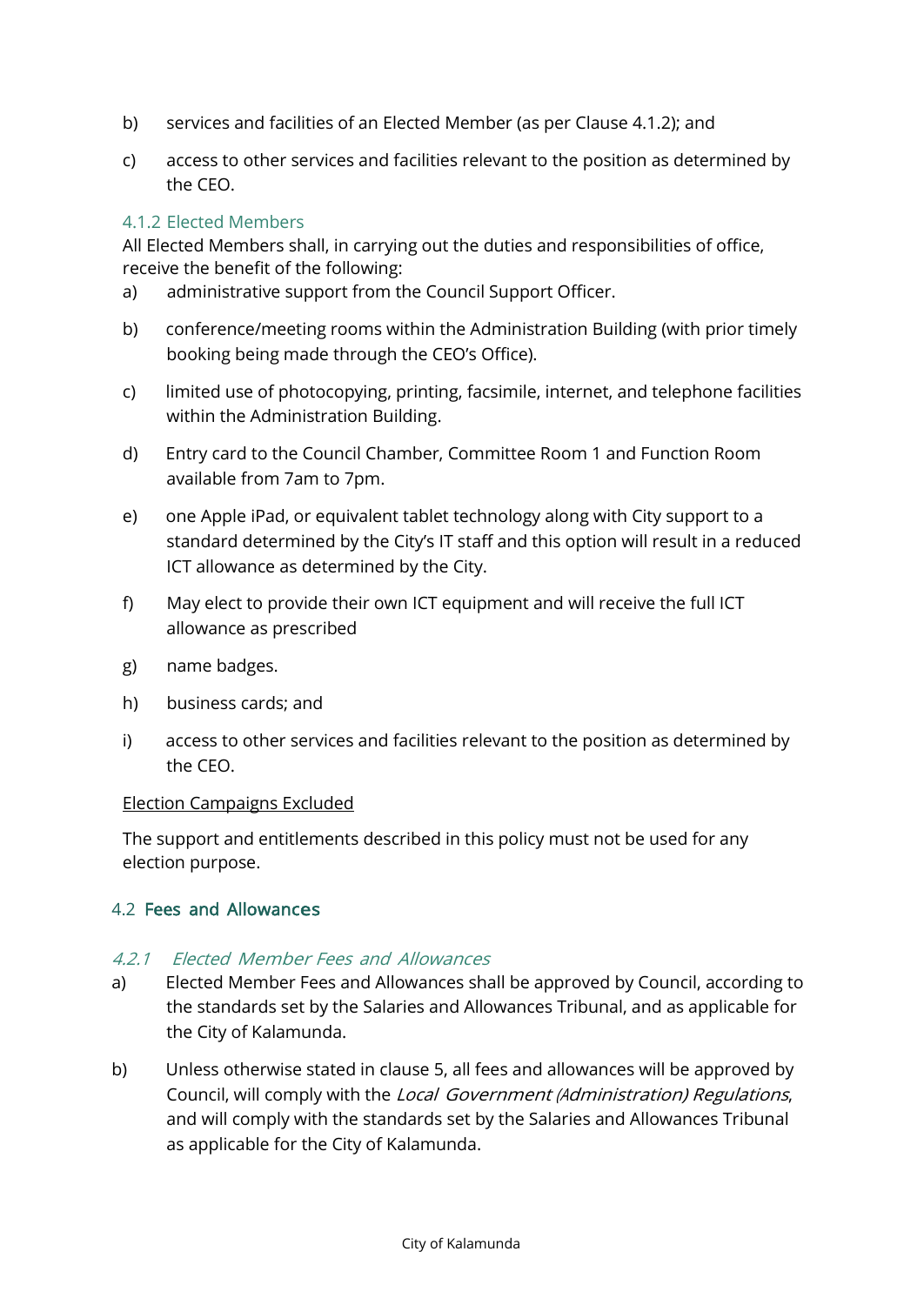# 4.2.2 Mayor and Deputy Mayor Allowance

The Mayor's Allowance and Deputy Mayor's Allowance is payable in addition to the entitlement to Elected Member Fees and Allowances in clause 4.2.1a).

## 4.2.3 Information, Communication and Technology (ICT) Allowance

The City will pay all Elected Members an allowance for ICT Expenses in accordance with their elected choice of in-house technology or provision of technology themselves.

## 4.2.4 Travel and Accommodation Allowance

The City will pay all Elected Members an allowance for Travel and Accommodation Expenses relating to approved Council Business activities.

#### 4.2.5 Reimbursement Claims in Excess of Annual Allowances

- a) Claims by Elected Members for exceeding the \$50 allowance for Travel and Accommodation Expenses, are to be:
	- i. supported by documentation, such as receipt or invoice, and
	- ii. submitted to the CEO on the relevant reimbursement form.
- b) Where an Elected Member exceeds the allowance, a request for reimbursement shall be referred to Council for approval.

#### 4.2.6 Elected Member may refuse fees and allowances

- a) If an Elected Member does not want to claim any part of these fees and allowances then he/she will advise the CEO in writing, including a date the request is to take effect.
- b) Subsequent to clause 5.6(a), if an Elected Member later requests full or additional payment of fees and allowances, it will not be back paid, but will accrue from the date of the Chief Executive Officer receiving such subsequent request in writing.

#### 4.2.7 Taxation implications

The taxation liability arising from payment of any Elected Member fees or allowance is the individual responsibility of each Elected Member.

#### 4.3 Eligible Payments and Reimbursements

#### 4.3.1 Cost of Attending Functions and Events

Attendance of functions and events is outlined in Council Policy Governance 16 Elected Member and Chief Executive Officer Attendance at Events.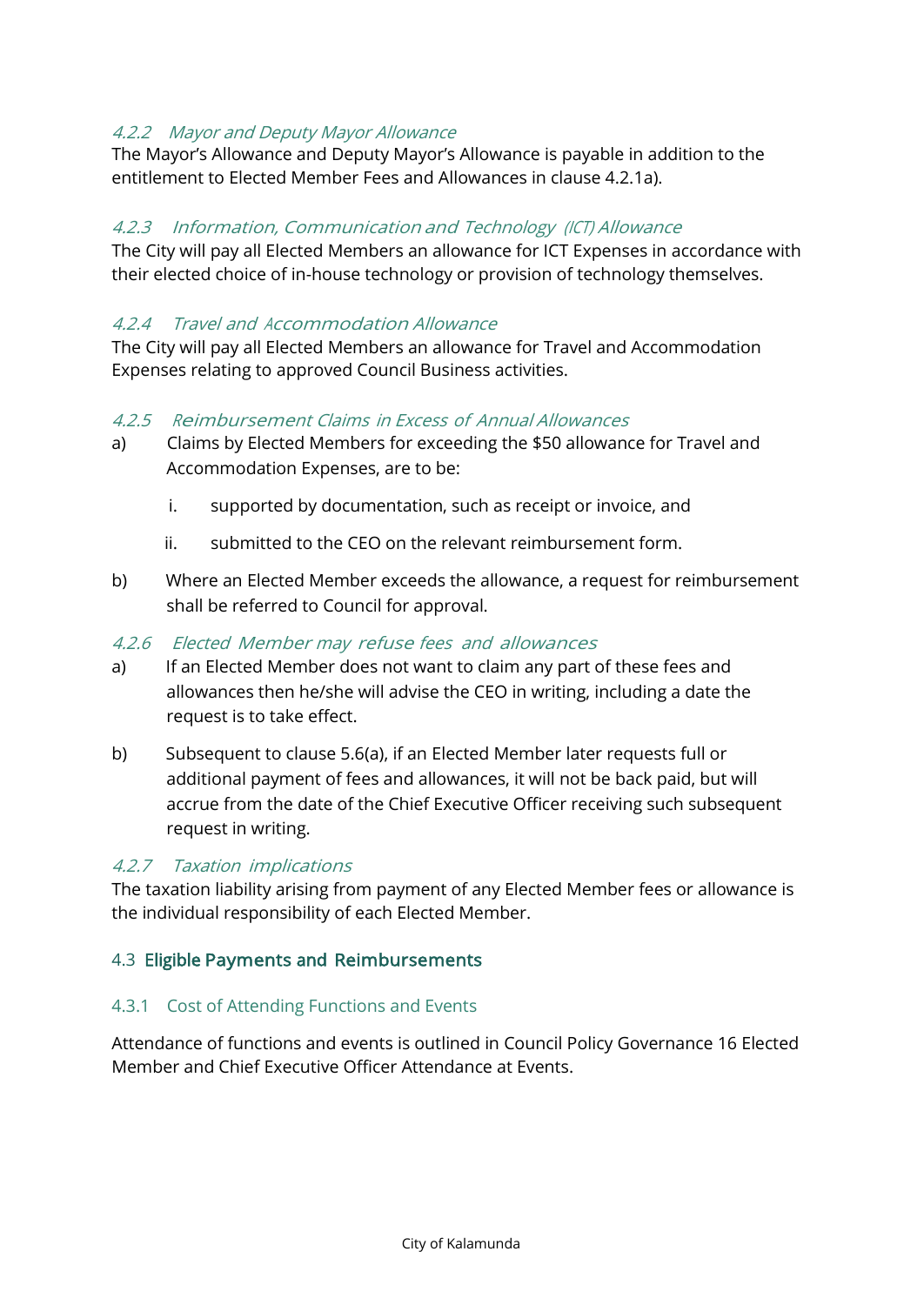## 4.3.2 Childcare

- a) In accordance with Regulation 31, childcare costs will be paid at the rate set by the Salaries and Allowances Tribunal for an Elected Member's attendance at:
	- i. An Ordinary Council Meeting,
	- ii. Special Council Meeting,
	- iii. Committee meeting of which he/she is a member,
	- iv. Council function or Council-related activity.
- b) Childcare costs are applicable for children, either of natural birth or guardianship determined by a legal process.
- c) Childcare costs will not be paid if the care is provided by a member of the immediate family or relative living in the same premises as the Elected Member.

#### 4.3.3 Retiring Elected members

Retiring elected members who are not contesting a re-election and who meet the criteria prescribed in clause 34AC (1) of *Local Government (Administration)* Regulations 1996, can apply in writing for the amount prescribed in subclause (2) of that regulation.

#### 4.4 Payment Arrangements

#### 4.4.1 Time and Method of Payment

- a) Payment of the Elected Member Fees and Allowances, other than those outlined under clause 4.2, are to be:
	- i. made every month in arrears paid by the 20th of the month; and
	- ii. calculated on a pro-rata basis in those years where an Elected Member's term of office expires due to election, or an Elected Member retires before their term of office expires.
- b) All fees and allowances shall be paid automatically into a nominated bank account.

#### 4.4.2 Time Limit on Claims and Approval Process

Elected Members should submit the appropriate expense claim to the CEO, together with supporting documentation:

- a) within two calendar months of incurring the expense,
- b) except that at the end of each financial year, claims must be provided by the 7th July of the following financial year.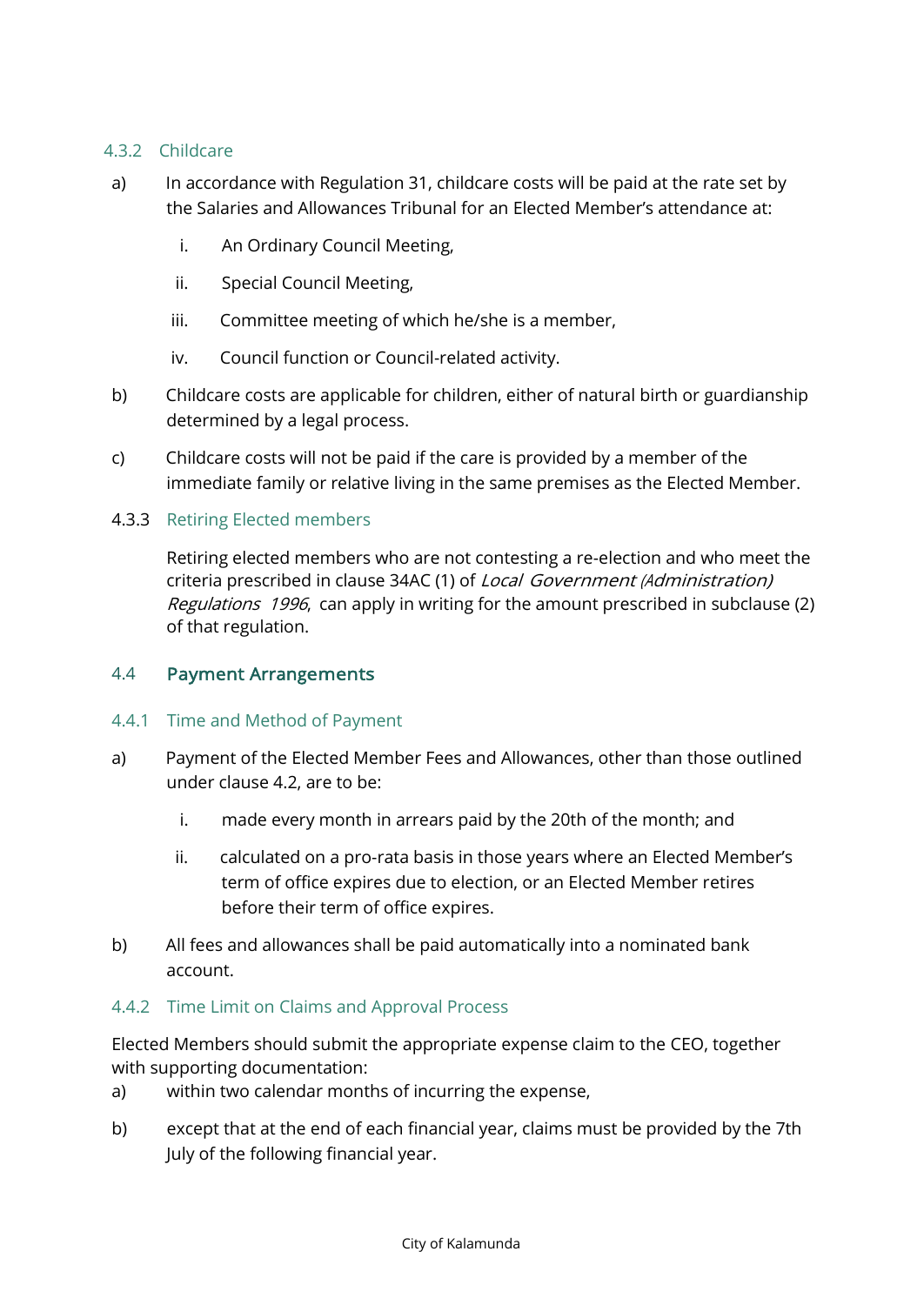## 4.4.3 Supporting documentation

Claims for reimbursement should include a tax invoice or tax receipt.

## 4.5 Professional Development, Conference and Training

#### 4.5.1 Requirement to attend Professional Development and Training

Elected Members will participate in mandatory Professional Development and Training requirements, as defined within the Act.

All mandatory training and professional development will be reported annually through a report to Council and posted on the City's website.

#### 4.5.2 Professional Development Allowance

- a) Each Elected Member will be allocated a maximum of \$2000 per financial year to pay for all training, conferences or memberships, but not including mandatory training.
- b) If an Elected Member wishes to exceed the value of this allowance in a financial year, they may either:
	- i. Seek Council approval to exceed the allowance; or
	- ii. Pay the difference.

#### 4.5.3 Types of Conference or Training

- a) In addition to mandated training, Elected Members are encouraged to participate in continuing professional development including:
	- i. any City of Kalamunda Elected Member Induction Program; and
	- ii. Western Australia Local Government Association (WALGA) Elected Member Courses.
- b) Further Conferences or Training to which this policy applies shall generally be limited to:
	- i. Western Australian Local Government Association (WALGA) and Australian Local Government Association (ALGA) conferences.
	- ii. special 'one off' conferences sponsored by WALGA or ALGA on important issues.
	- iii. annual conferences of the major professions in local government and other institutions of relevance to local government activities.
	- iv. training relating to the role of Elected Members provided by:
		- a. Australian Institute of Company Directors.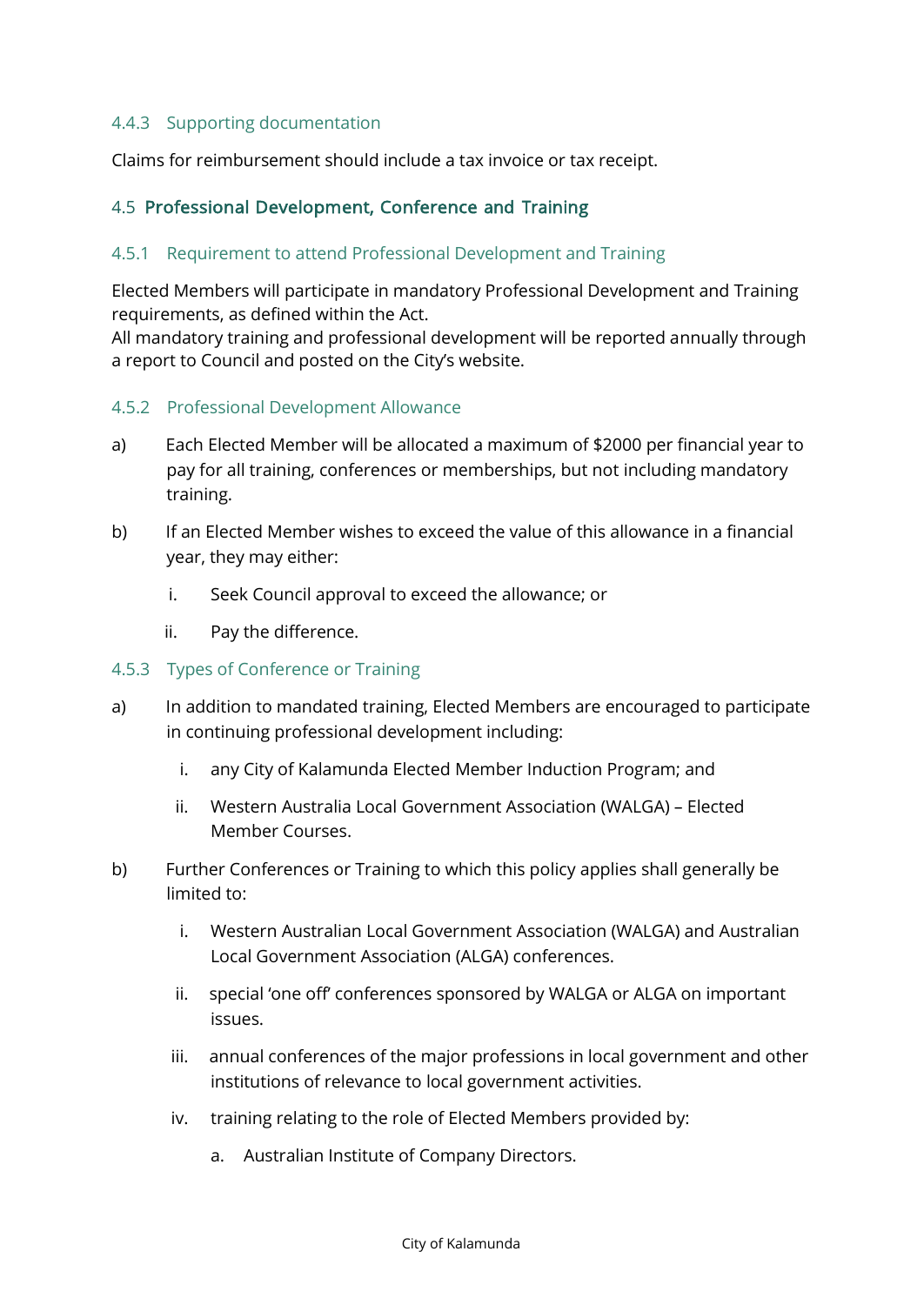## b. Australian Institute of Management.

#### 4.5.4 Reimbursement of Memberships

The City will reimburse memberships to professional associations relevant to the role of Elected Members.

#### 4.5.5 Approval to attend Conference or Training

- a) An Elected Member must advise the CEO of his/her intention to attend training at least three weeks prior to the event. The CEO will then advise the Elected Member whether there are sufficient budgeted funds for the participation in the training to occur and will approve the payment of the expenditure once Council approval has been granted.
- b) Approval of Council is required for any Elected Member attendance at any Interstate or International Conference or Training.

#### 4.5.6 Report Back on Conference or Training

Except for mandated training, where it is considered of benefit to the council, an Elected Member upon return from attending a Conference or Training, within two months should provide:

- a) a written or verbal report for Council on the Conference or Training.
- b) copies of all discussion papers and notes; and
- c) outline of the benefits, lessons, and actions for the City.
- 4.5.7 Professional Development Attendance and Reimbursements
- a) Registration, travel, and accommodation for Elected Members will be arranged through the CEO's Office.
- b) In general, all expenses including airfares, registration fees, and accommodation will be paid directly by the City.
- c) All accommodation and travel expenses shall be warranted, reasonable and practical:
	- i. Air travel shall be at economy rates, via the most direct route.
	- ii. Accommodation should be for a standard room with a basic breakfast option, and upgrades are at the Elected Member's expense.
- d) Taxi vouchers and car hires may be requested and approved prior to travel.
- e) Normally accepted living expenses will be reimbursed where they are reasonable, such as:
	- i. Meals and refreshments not already provided.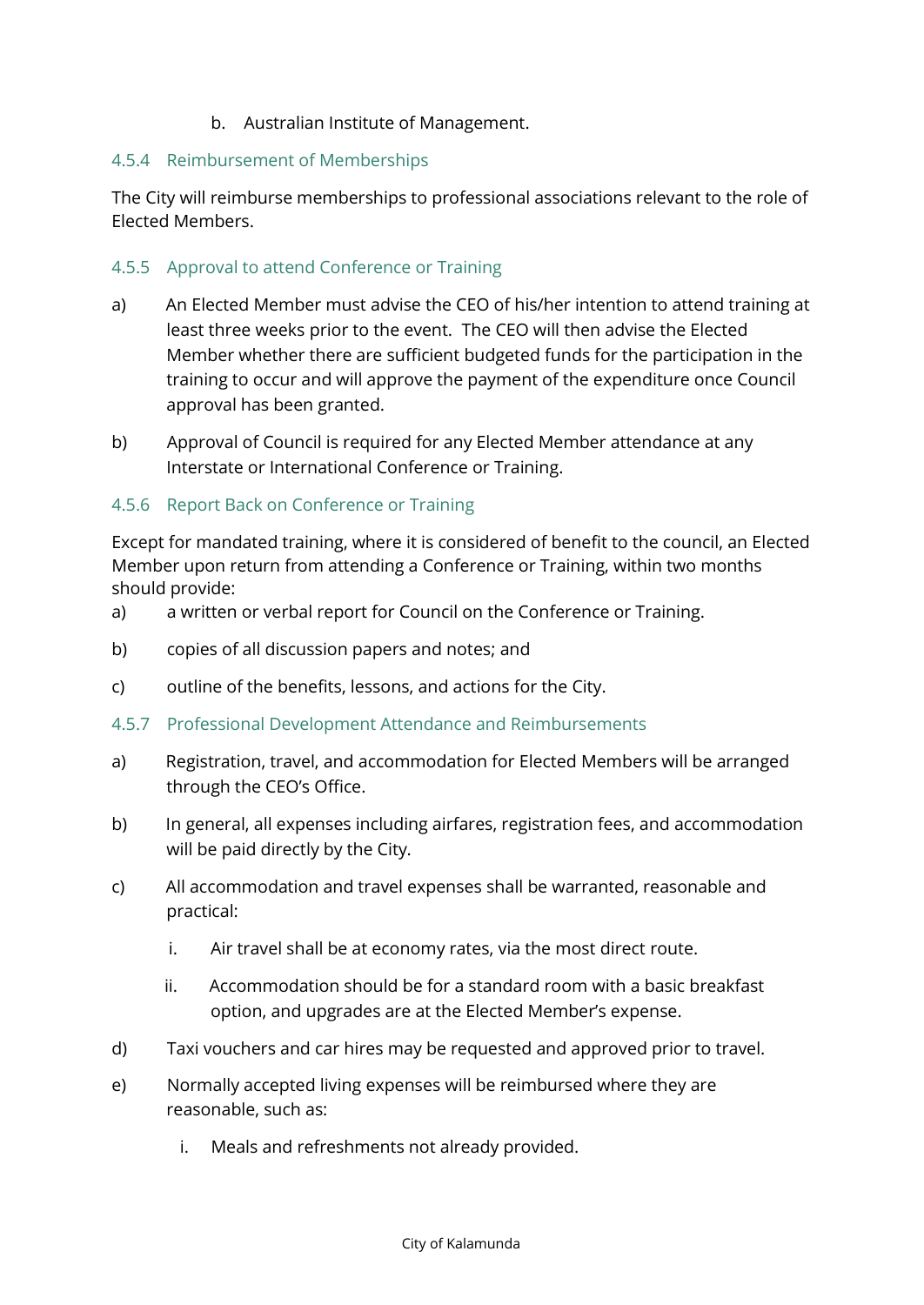- ii. Dry-cleaning and laundry expenses.
- f) An Elected Member wishing to take an accompanying person to a Conference or Training is required to pay all associated costs for the other person.
- g) If an Elected Member wishes to use a private vehicle, they will be reimbursed a mileage allowance, using the Australian Taxation Office's cents per kilometre method.
- h) Expenses shall only be reimbursed from the time an Elected Member leaves home to attend an event to the time the Elected Member returns home (including cost of travel to and from the airport).
- i) Any personal travel shall be at the expense of the Elected Member.

## 4.5.8 Repayment of Professional Development Expenses

Should an Elected Member resigns from office within three months of any professional development paid for by the City, will be required to repay those expenses.

#### 4.5.9 Insurance

An Elected Member travelling for a Conference or Training shall be covered by the City's Travel Insurance Policy

# 5. Community Consultation

This Policy does not require community consultation.

#### 6. Governance

This Policy will be governed by Council resolution. Breaches will be referred to the Council's Complaints Behavioral Committee.

# 7. Measures of Success

This Policy will be measured by Council receiving reports from Elected Members professional development feedback and level of compliance with all other aspects of the Policy.

# 8. Definitions

"Conference or Training" means conferences, seminars, congresses, forums, workshops, courses, meetings, deputations, information and training sessions and events related to the industry of Local Government.

"Elected Member Fees" means a fee entitled to be paid to an Elected Member as defined by section 5.98 and 5.99 of the Act, and at a rate determined by the Salaries and Allowances Tribunal under the Salaries and Allowances Act 1975.